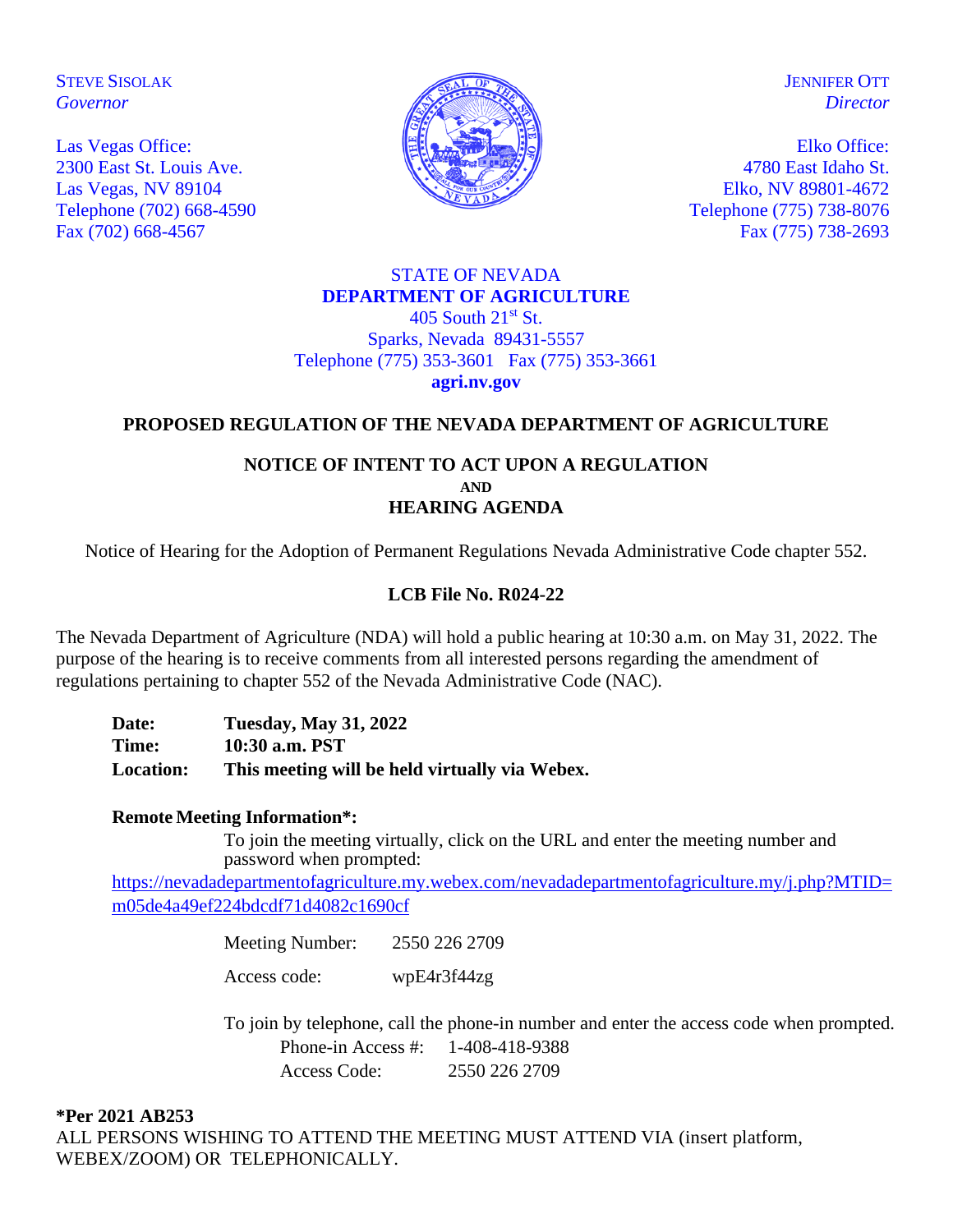Nevada Revised Statute Chapter 287 has been amended through [2021 AB 253](https://www.leg.state.nv.us/App/NELIS/REL/81st2021/Bill/7713/Text) to allow public meetings to be completed by use of remote technology and without a physical location.

# **INFORMATIONAL STATEMENTS**

Pursuant to [NRS 233B.0603,](https://www.leg.state.nv.us/NRS/NRS-233B.html#NRS233BSec0603) the NDA is providing the following statements pertaining to the public hearing on proposed changes to Chapter 552 of NAC.

• The need for and the purpose of the proposed regulation or amendment.

Currently as complaints are received or an abandoned or diseased hive is found, the NDA is unable to notify the owner as the landowner is not always the beekeeper or aware a hive has been placed on their property. The proposed regulations would require signage be placed next to a hive that lists the owner's contact information which would allow the NDA to make contact should there be a compliance issue (i.e. diseased, poor health, or africanized colony) in addition to a need for education. If the NDA is unable to contact a hive owner in order to respond to the compliance issue, the hive is disposed of to protect other hives. This proposed regulation also allows for hive health education opportunities which can help prevent future issues.

• If the regulation is a temporary one, either the text of the proposed rule or a description of the substance of the rule and the subjects and issues involved. If the regulation is a permanent one, a statement explaining how to obtain the approved or revised text of the proposed regulation prepared by the Legislative Counsel pursuant to NRS 233B.063.

The Legislative Counsel permanent regulation text is available by contacting the NDA at 775-353- 3601 or through the following links:

o Nevada Department of Agriculture website at: [https://agri.nv.gov/Plant/Workshop\\_and\\_Hearing\\_Meetings/Division\\_of\\_Plant\\_Health\\_and\\_Co](https://agri.nv.gov/Plant/Workshop_and_Hearing_Meetings/Division_of_Plant_Health_and_Compliance_Workshops_and_Hearings/) [mpliance\\_Workshops\\_and\\_Hearings/](https://agri.nv.gov/Plant/Workshop_and_Hearing_Meetings/Division_of_Plant_Health_and_Compliance_Workshops_and_Hearings/) o Nevada Public Notice website at: <https://notice.nv.gov/> o Nevada Legislature Administrative Regulation Notices at: <https://www.leg.state.nv.us/App/Notice/A/>

- The estimated economic effect of the regulation on the business which it is to regulate and on the public.
	- o Adverse economic effect on regulated business Beekeepers will need to place signage next to hives and ensure signage is placed as hives are moved. This will require some time commitment and the purchase of materials to construct the signs. Cost estimates for signage or any other economic impact directly attributed to having to place signage were not provided to the NDA other than the expressed concern of hive theft.

2300 East St. Louis Ave. Las Vegas, NV 89104 Telephone (702) 668-4590 Fax (702) 668-4567

405 South 21st St. Sparks, Nevada, 89431 Telephone (775) 353-3601 Fax (775) 353-3661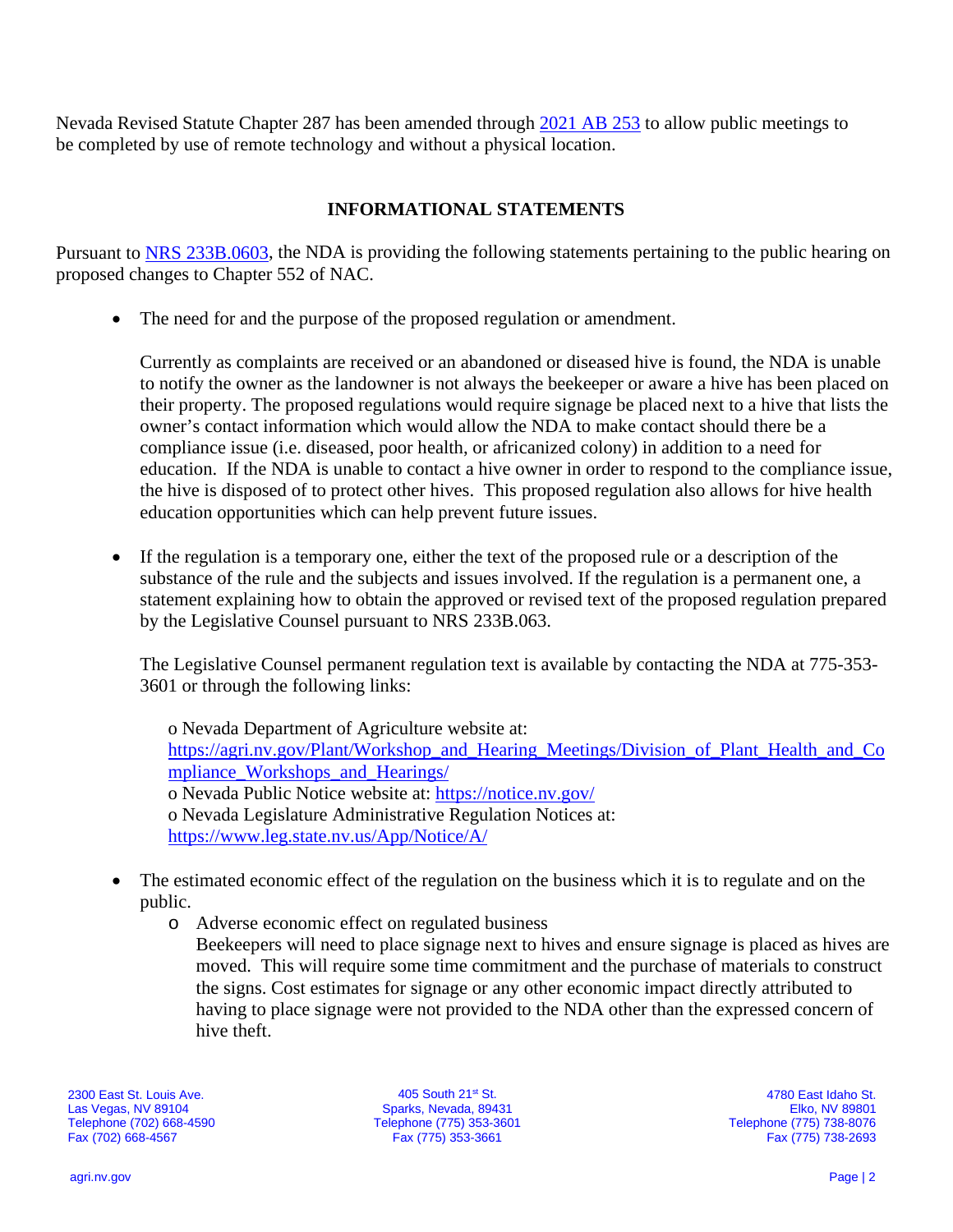- o Beneficial economic effect on regulated business
	- The NDA will be able to respond to hive health or abandonment complaints or field detections appropriately by promptly contacting the owner and in providing education, compliance notices, and potential enforcement action. If the NDA is unable to contact a hive owner in order to respond to the compliance issue, the hive is disposed of to protect other hives. Prompt contact with the owner allows for hive health education opportunities which can help prevent future issues. In addition, improving the NDA's ability to respond to reported or detected hive issues protects other hives from being compromised. Further, signage would allow for beekeepers to be notified of intended pesticide applications and to coordinate with the applicator appropriately.
- o Immediate economic effect on regulated business Beekeepers would have to place the required signage at all locations. This will require time and signage materials which has varying beekeeper impacts depending on their number of colonies.
- o Long-term economic effect on regulated business Beekeepers will need to ensure that as colonies are moved, signage is also moved accordingly.
- o Adverse economic effect on the public The increase in fees for the regulated industry may be felt through increased product pricing.
- o Beneficial economic effect on the public The increase in fees for the regulated industry may be felt through increased product pricing.
- o Immediate economic effect on the public The increase in fees for the regulated industry may be felt through increased product pricing.
- o Long-term economic effect on the public The increase in fees for the regulated industry may be felt through increased product pricing.
- The estimated cost to the agency for enforcement of the proposed regulation.

Enforcement would be complaint based or as part of other agriculture inspection services. No additional cost is anticipated.

• The methods used by the agency in determining the impact on a small business.

A digital survey was released by the Nevada Department of Agriculture (NDA) to assess the impact of the proposed regulation changes to NAC 552 which included a proposed regulation that has since been removed. The portion that was removed from the regulation draft included a requirement that

2300 East St. Louis Ave. Las Vegas, NV 89104 Telephone (702) 668-4590 Fax (702) 668-4567

405 South 21st St. Sparks, Nevada, 89431 Telephone (775) 353-3601 Fax (775) 353-3661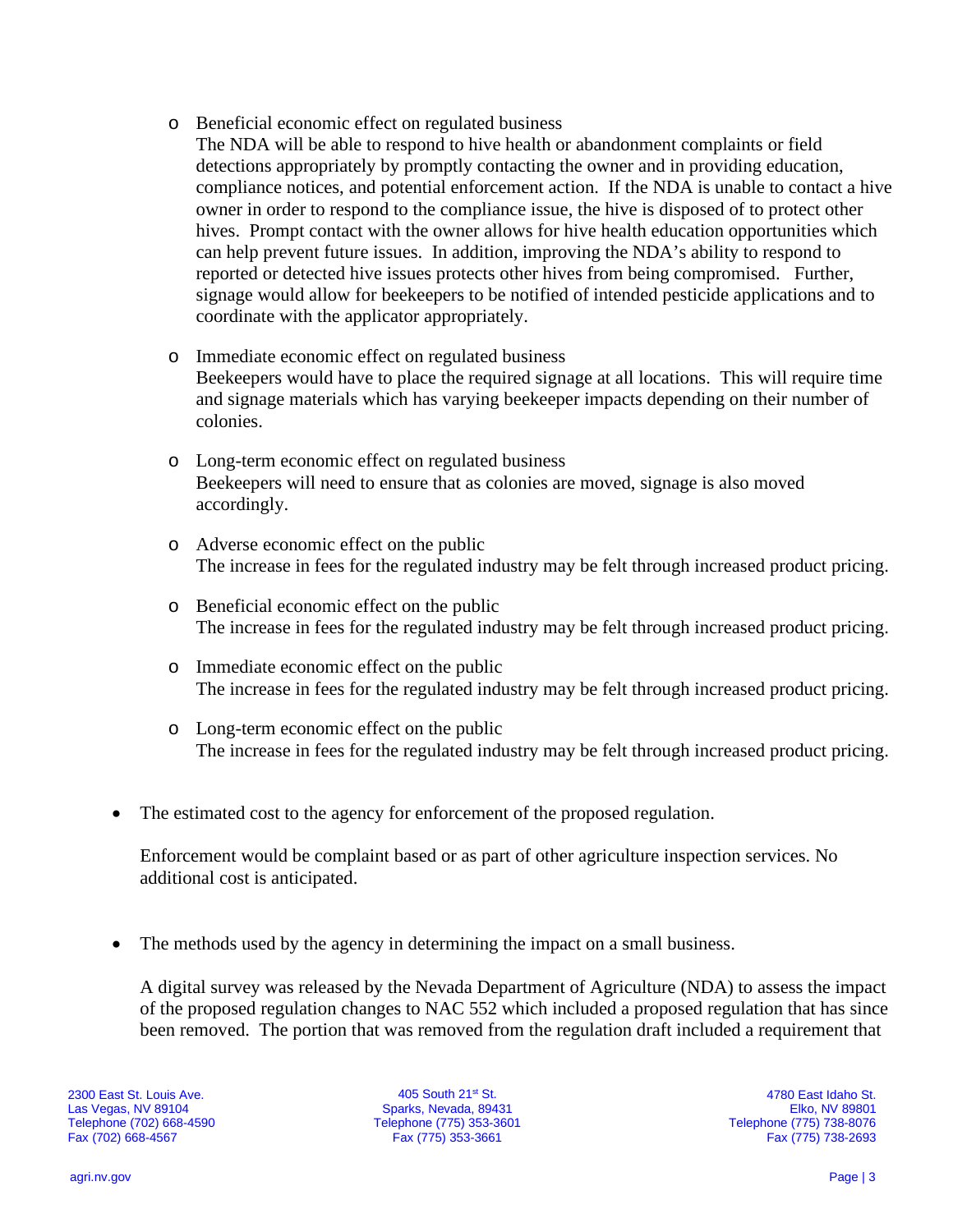adjacent neighbors be notified when hives are present on a property (if the hive owner's property is less than five acres). Most of the survey comment received was in response to the neighbor notification requirement which was removed from the proposed regulation draft.

The survey opened on July 28, 2021 and closed on August 11, 2021. On July 28, 2021, the survey was posted to the NDA's website at [www.agri.nv.gov/survey.](http://www.agri.nv.gov/survey) The survey was sent to licensed honey businesses and beekeepers on record with the NDA. A search was also conducted to supplement the contact list to include businesses and beekeeper organizations in Nevada. In total, this email went out to 128 contacts.

An additional email was sent to all agriculture businesses and contacts registered through the NDA MailChimp account. In total, this email went out to 7,244 contacts. An error was experienced when the survey was issued so, the survey was reopened and communication was sent to those impacted during this period from August 27, 2021 to September 7, 2021, resulting in 6 additional responses. A link to all active surveys, including NAC 552, was shared on social media and through the NDA Director's July newsletter on July 30, 2021. In addition, the survey was shared by the Nevada Farm Bureau through their newsletters on July 30, 2021 and August 6, 2021. The survey was also posted on the Mason Valley Beekeepers' social media on July 31, 2021.

In total, the survey received 80 responses with a 70% survey completion rate. 30 responses were received through email, while 50 responses were received through social media, website postings, and other survey promotions.

• A description of and citation to any regulations of other state or local governmental agencies which the proposed regulation overlaps or duplicates and a statement explaining why the duplication or overlapping is necessary. If the proposed regulation overlaps or duplicates a federal regulation, the notice must include the name of the regulating federal agency.

Not applicable

• If the regulation is required pursuant to federal law, a citation and description of the federal law.

Not applicable

• If the regulation includes provisions which are more stringent than a federal regulation that regulates the same activity, a summary of such provisions.

Not applicable

• Whether the proposed regulation establishes a new fee or increases an existing fee.

Not applicable

2300 East St. Louis Ave. Las Vegas, NV 89104 Telephone (702) 668-4590 Fax (702) 668-4567

405 South 21st St. Sparks, Nevada, 89431 Telephone (775) 353-3601 Fax (775) 353-3661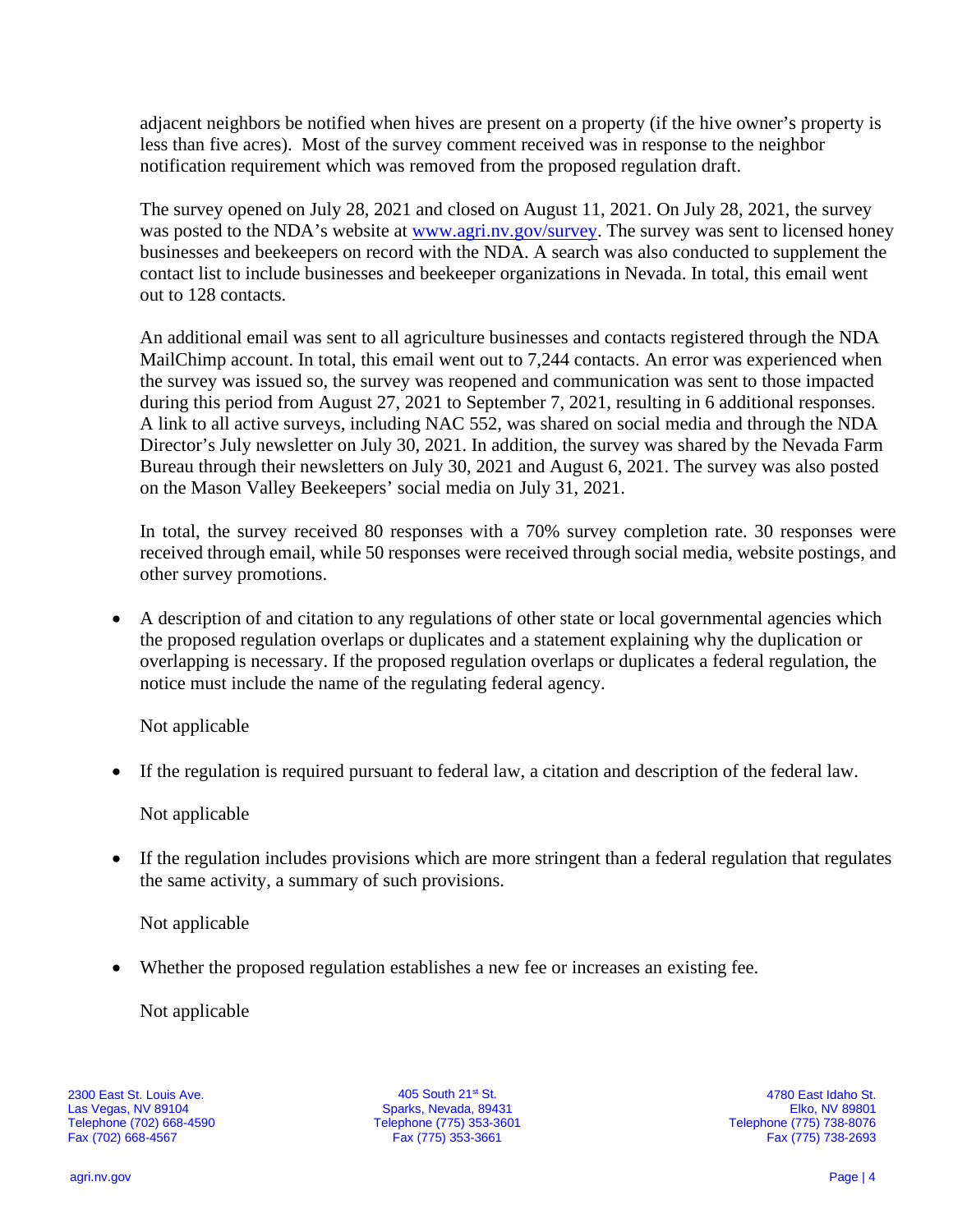• Copies of this notice and proposed regulations will be mailed to members of the public upon request. Copies may also be requested or inspected by visiting the NDA offices located in Elko, Las Vegas or Sparks or the Nevada State Library and Archives at 100 Stewart Street, Carson City, NV 89701. A reasonable fee may be charged for copies or postage if it is deemed necessary. Requests for mailed copies may be directed to

Nevada Department of Agriculture Division of Plant Health and Compliance 405 South 21<sup>st</sup> Street Sparks, NV 89431 Phone: 775-353-3601 ; Email: [m.brown@agrinv.gov](mailto:m.brown@agrinv.gov)

- Notice of this meeting was sent to all persons on the Department's mailing list for administrative regulations and posted on or before 10:30 a.m. thirty days before the meeting at the following locations:
	- o Nevada Department of Agriculture website at [agri.nv.gov](http://agri.nv.gov/Animals/Animal_Industries_Hearings,_Workshops,_Meetings/)
	- o Nevada Public Notice website at<https://notice.nv.gov/>
	- o Nevada Legislature Administrative Regulation Notices at <https://www.leg.state.nv.us/App/Notice/A/>
- Persons wishing to make oral comment upon the regulation draft of the Nevada Department of Agriculture may participate at the scheduled hearing. Persons wishing to submit written testimony or documentary evidence may submit the material by emailing [m.brown@agri.nv.gov](mailto:m.brown@agri.nv.gov) or via mail to the following address: Nevada Department of Agriculture, Attn: Meghan Brown, 405 S. 21<sup>st</sup> ST, Sparks, NV 89431. Written submissions must be received by the NDA on or before May 31,2022.
- Reasonable efforts will be made for members of the public who have disabilities and require special accommodations for assistance at the meeting. Please contact the Department at 775-353-3601 or  $m.brown@agri.nv.gov$  at least three (3) business days prior to the meeting.
- If no person who is directly affected by the proposed action appears to request time to make and oral presentation, the NDA may proceed immediately to act upon any written submissions.
- Upon adoption of any regulation, the agency, if requested to do so by an interested person, either before adoption or within 30 days thereafter, shall issue a concise statement of the principal reasons for and against its adoption and incorporate therein its reason for overruling the consideration urged against its adoption.

405 South 21st St. Sparks, Nevada, 89431 Telephone (775) 353-3601 Fax (775) 353-3661